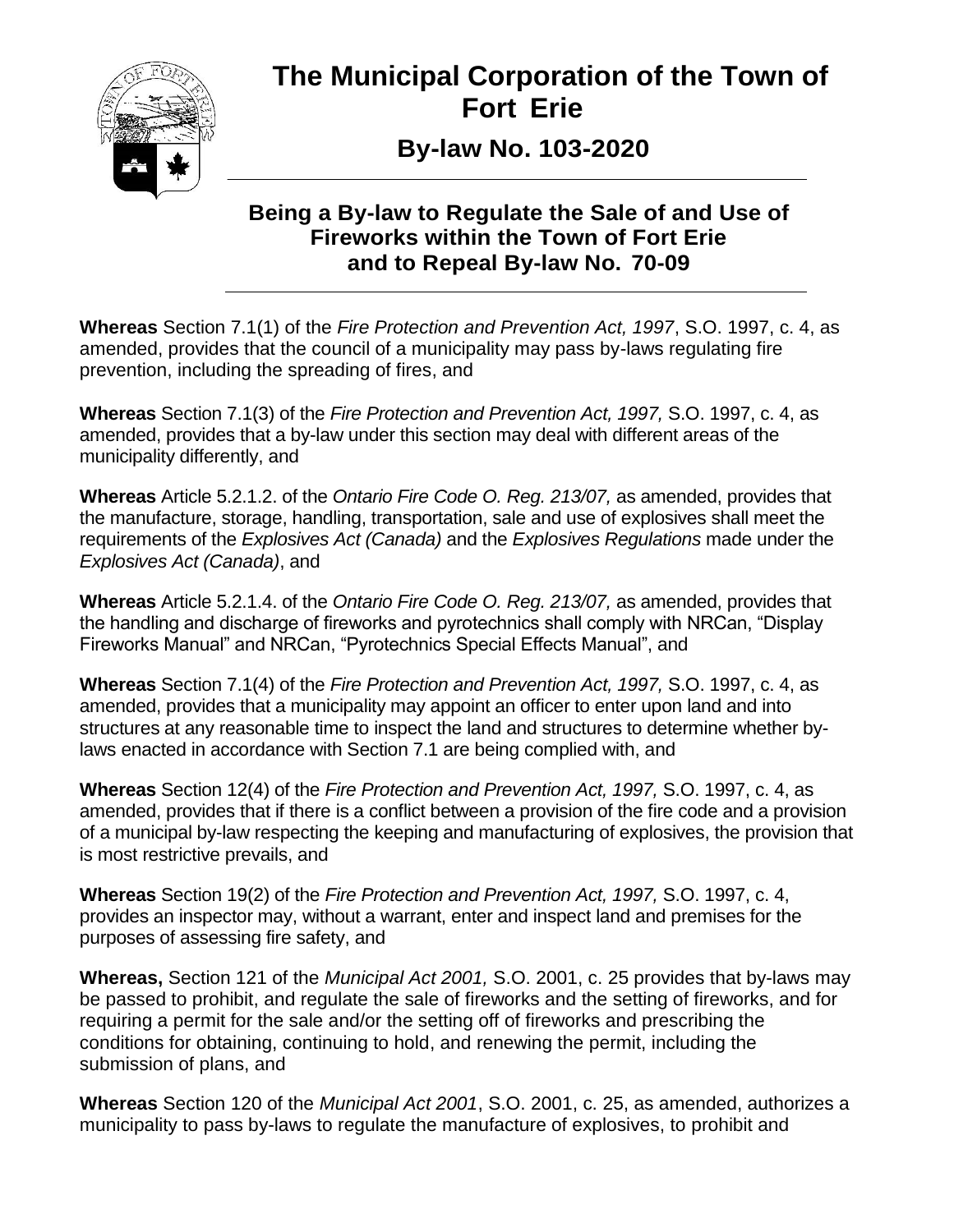regulate the storage, keeping, and transportation of explosives and dangerous substances, including requirements that a permit be obtained from the municipality for the storage of explosives and dangerous substances, and imposing conditions on such permits, and continuing to hold and renewing the permit, including requiring the submission of plans

**Whereas** Section 128 of the *Municipal Act, 2001,* S.O. 2001, c. 25, provides that a municipality may pass by-laws to prohibit, and regulate public nuisances including matters that, in the opinion of Council, are, or could become, or cause public nuisance, and

**Whereas** Section 391 of the *Municipal Act, 2001,* S.O. 2001, c. 25, provides that a municipality and a local board may pass by-laws imposing fees or charges for services or activities provided or done by or on behalf of it, or for costs payable by it for services, or activities provided, or done by or on behalf of any other municipality or local board, and

**Whereas** Section 425 of the *Municipal Act, 2001,* S.O. 2001, c. 25, provides by-laws may be passed by a municipalities providing that a person who contravenes a by-law of the municipality passed under this Act, is guilty of a offence, and

**Whereas** Section 446 of the Municipal Act, 2001, S.O. 2001, c. 25, provides that where the municipality has the authority by any act, or under a by-law, to direct or require a person to do a matter or thing, the municipality may also provide that in default of it being done by the person directed or required to do it, the matter or thing shall be done at the person's expense, and in default of it being done by the person directed or required to do it, the municipality may enter upon the land at any reasonable time, and recover the costs of doing the matter or thing from the person required to do it, by action or by adding the costs to the tax roll, and collecting them in the same manner as property taxes, and

**Whereas** the Council of the Town of Fort Erie deems it expedient and necessary for the safety and well-being of the community to regulate the sale and use of Fireworks, and Pyrotechnic Special Effects within the Town of Fort Erie,

**Now therefore** the Municipal Council of The Corporation of the Town of Fort Erie enacts as follows:

## **SECTION 1 DEFINITIONS**

For the purposes of this by-law, definitions in the *Fire Protection and Prevention Act, 1997,* S.O. 1997, c. 4., shall be used with respect to matters pertaining to fire prevention, and fire safety and which are undefined in this by-law, otherwise the following definitions will apply:

- 1.1 "**Act**" means *The Explosives Act,* R.S.C. 1985, C. E-17, as amended and the Explosives Regulations made thereunder as amended from time to time and any act or any Regulation enacted in substitution.
- 1.2 "**Consumer Fireworks**" means outdoor, low hazard, recreational fireworks that are classed as F.1 Consumer Fireworks under the **Act** and includes fireworks showers, fountains, golden rain, lawn lights, pin wheels, Roman candles, volcanoes, and sparklers but does not include Christmas crackers and caps for toy guns containing in excess of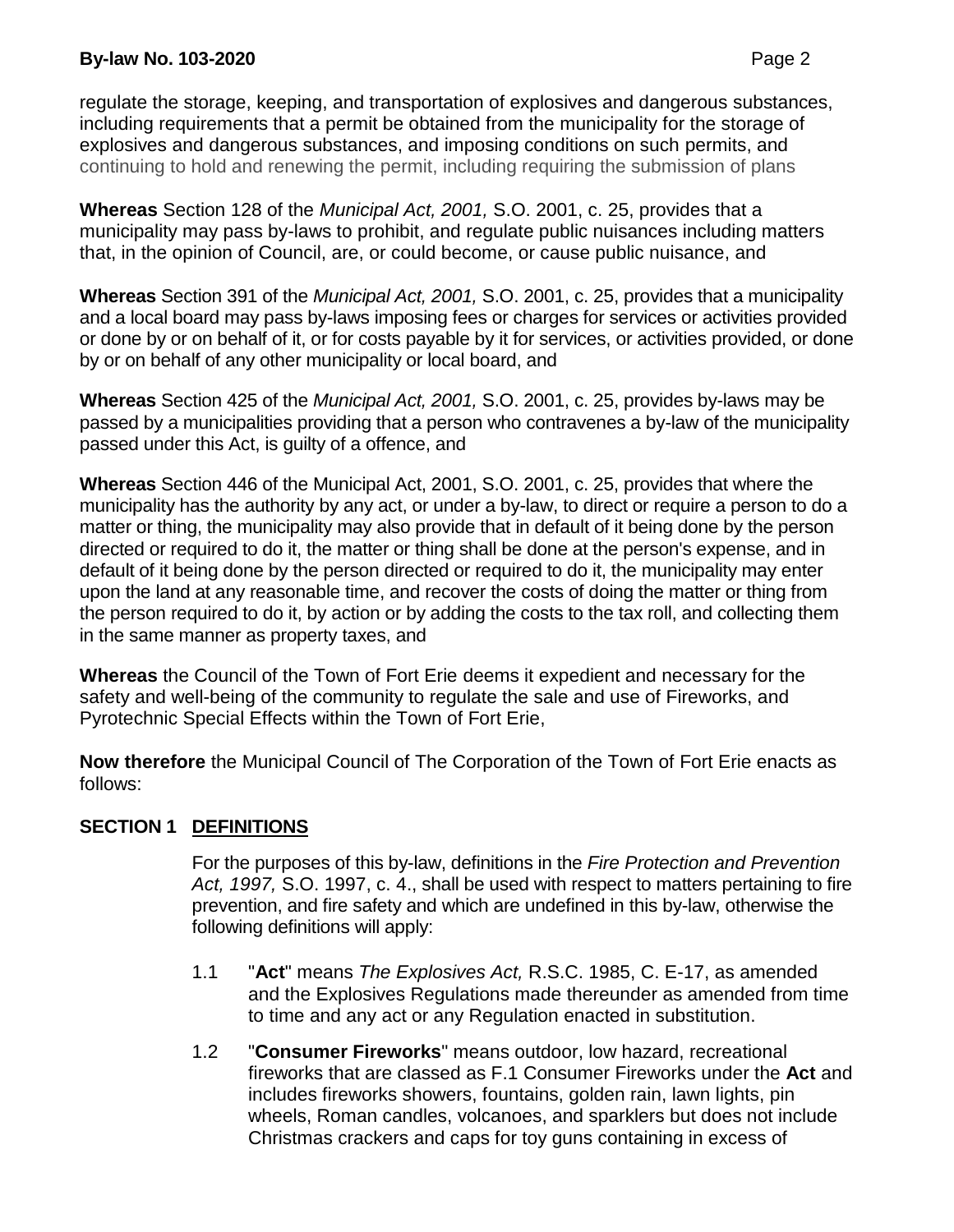twenty-five one-hundredths of a grain of explosive used per cap.

- 1.3 "**Deputy Fire Chief**" means a Town of Fort Erie Deputy Fire Chief.
- 1.4 "**Discharge**" means to fire, ignite, explode or set off or cause to be fired, ignited, exploded or set off, and the words "Discharged" and "Discharging" have a similar meaning.
- 1.5 "**Display Assistant**" means a certified person who is qualified under the setup **Display Fireworks** by assisting the **Display Supervisor**.
- 1.6 "**Display Fireworks**" means outdoor, high hazard, recreational fireworks classed as F.2 Display Fireworks under the **Act***,* and includes rockets, serpents, shells, bombshells, tourbillions, maroons, large wheels, bouquets, barrages, bombardos, waterfalls, fountains, mines, batteries, illumination, set pieces and pigeons but does not include **Firecrackers**.
- 1.7 "**Display Supervisor**" means a certified person who is qualified under the **Act** to supervise the **Discharge** of **Display Fireworks**.
- 1.8 "**Fire Ban**" means a prohibition on all burning, including the **Discharge** of **Fireworks**, issued by the Fire Department of The Corporation of the Town of Fort Erie.
- 1.9 "**Fire Chief**" means the appointed Fire Chief in the Town of Fort Erie and, whether stated or not, also means his/her designates which may include a **Deputy Fire Chief**, a **Fire Prevention Officer** or a **Firefighter**; unless it is stated as Fire Chief only, in which case there is no designate.
- 1.10 "**Fire Prevention Officer**" means a Town of Fort Erie Fire Prevention Officer or Fire Prevention Inspector.
- 1.11 "**Firecracker**" means a pyrotechnic device that explodes when ignited and does not make any subsequent display or visible effect after the explosion, and includes those devices commonly known as Chinese **Firecrackers**, but does not include paper caps containing not more than twenty-five one-hundredths of a grain of explosive on average per cap, or devices for use with such caps, safety flares, marine rockets, and other distress signals.
- 1.12 "**Fireworks**" means **Display Fireworks**, **Pyrotechnic Special Effects Fireworks** and **Consumer Fireworks**.
- 1.13 "**Fireworks Display**" means an exhibition of **Fireworks** in an outdoor assembly or open-air occupancy to which the public is invited, attends, may attend, or is admitted with or without a fee being charged and includes private functions such as weddings, or other celebrations.
- 1.14 "**Flying Lantern**" means a small hot air balloon or similar device made of treated paper or any other material, with an opening at the bottom, which is propelled by an open flame generated by a small candle or fuel cell, allowing the balloon or similar device to rise and float in the air.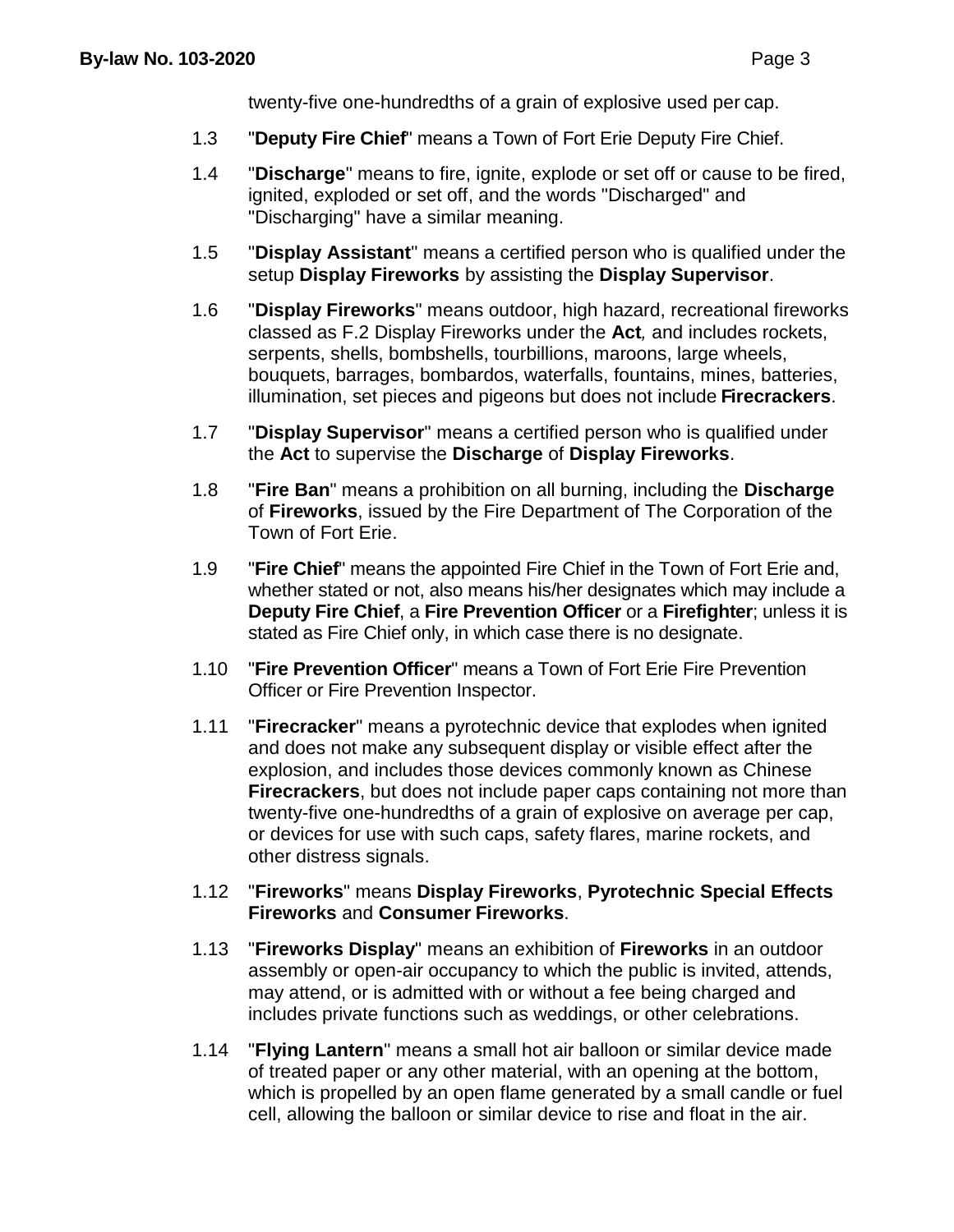- 1.15 "**FPPA**" means the *Fire Protection and Prevention Act, 1997*, S.O. 1997, c. 4, as amended, and the regulations enacted thereunder, as amended from time to time, or any **Act** and Regulations enacted in substitution therefor.
- 1.16 "**Owner**" means the person registered on title as the owner of a property upon which the **Discharge** of **Fireworks** occurs.
- 1.17 "**Permit**" means a **Consumer Fireworks** Sales Permit and/or a Public **Fireworks Display** Permit issued by the **Fire Chief** of the Fort Erie Fire Department.
- 1.18 "**Prohibited Fireworks**" includes but is not limited to cigarette loads or pings, exploding matches, sparkling matches, ammunition for miniature tie clip, cufflink or key chain pistols, auto alarms or jokers, cherry bombs, M-80 and silver salutes and flash crackers, throw down torpedoes and crackling balls, exploding golf balls, stink bombs and smoke bombs, tear gas pens and launchers, party peppers and table bombs, table rockets and bottle rockets, fake **Firecrackers**, champagne party poppers, snap caps, sprite bombs, and other trick devices or practical jokes as included on the most recent list of **Prohibited Fireworks** as published from time to time under the **Act**.
- 1.19 "**Pyrotechnician**" means a person who is certified under the **Act** as a Theatrical User, an Assistant, a Pyrotechnician or a Special Effects Pyrotechnician and is qualified to purchase and supervise the display of **Pyrotechnic Special Effect Fireworks** under the **Act**.
- 1.20 "**Pyrotechnic Special Effect Fireworks**" means high hazard fireworks that are classed as F.3 Special Effect Pyrotechnics under the **Act** and are used to produce a special pyrotechnic effect for indoor or outdoor performances and includes but is not limited to; black powder bombs, bullet effect, flash powder, air bursts, smoke compositions, gerbs, lances and wheels.
- 1.21 "**Sell**" includes offer for sale, cause or permit to be sold and to possess for the purpose of sale and the words "Selling" and "Sold" have similar meaning,
- 1.22 "**Shop**" means a building or part of a building, booth, stall or place where goods are exposed or offered for sale.
- 1.23 "**Tent**" means a portable shelter/structure made of cloth or other pliable material, supported by one or more poles which can be stretched tight by cords or loops, attached to pegs, driven into the ground or other measures sufficient to secure them.
- 1.24 ''**Town**" means The Corporation of the Town of Fort Erie.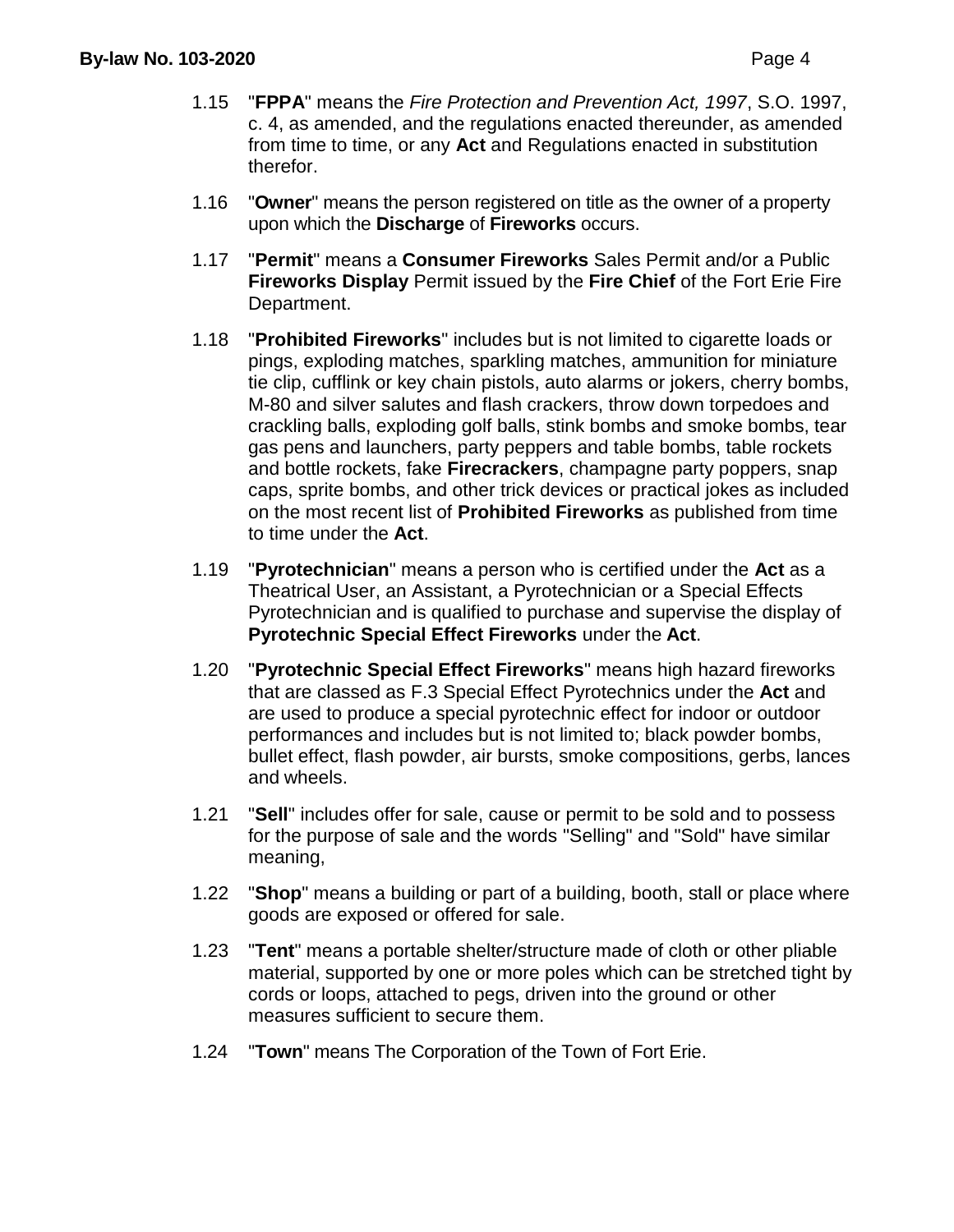## **SECTION 2 DELEGATION OF AUTHORITY**

The Municipal Council of the Town of Fort Erie hereby delegates to the **Fire Chief** the authority to issue, and revoke **Permits** for the sale, and setting off of **Fireworks** as set out herein.

#### **SECTION 3 SALE OF FIREWORKS AND FIRECRACKERS**

- 3.1 No person shall **Sell** any **Firecrackers**,
- 3.2 No person shall **Sell** any **Prohibited Fireworks**,
- 3.3 No person shall **Sell** any **Flying Lanterns**,
- 3.4 No person shall **Sell Consumer Fireworks** except during the annual period commencing on May 1<sup>st</sup> and ending on July 8<sup>th</sup>, or on such other dates as set out by the **Fire Chief**,
- 3.5 No person shall **Sell Consumer Fireworks** unless they have a current and valid business license for the sale of **Fireworks** issued by the **Town** Clerk,
- 3.6 Persons wishing to **Sell Consumer Fireworks**, at a location or on property that is not owned by the seller, shall obtain written consent from the **Owner** prior to the issuance of a **Consumer Fireworks** Sales **Permit**. Written consent shall be submitted to the **Fire Chief** with the **Consumer Fireworks** Sales **Permit** application,
- 3.7 No person shall **Sell** individual **Consumer Fireworks** unless prior to sale, the **Fireworks** are kept and maintained under a locked glass or plexiglass case or other approved means, which is not accessible to the public. No person, other than the seller, shall handle **Fireworks** that are not in consumer packs, until after the time of purchase. Sealed packages of **Consumer Fireworks** may be displayed prior to sale in a location accessible to the public that is approved by the **Fire Chief**,
- 3.8 No person shall exhibit or display **Consumer Fireworks** for sale unless:
	- 3.8.1 the **Fireworks** are separated into individual lots that do not exceed 25 kilograms in gross weight, and
	- 3.8.2 such separation between lots is sufficient to prevent fire from spreading rapidly from one lot to the next by a fire break which may consist of:
		- 3.8.2.1 maintaining a minimum aisle width of 1.2 metres between lots,
		- 3.8.2.2 6 mm plywood partition that extends 15 cm above the height of the lot or display shelf above, or
		- 3.8.2.3 any other method approved by the **Fire Chief**.
- 3.9 No person shall exhibit or display **Consumer Fireworks** that are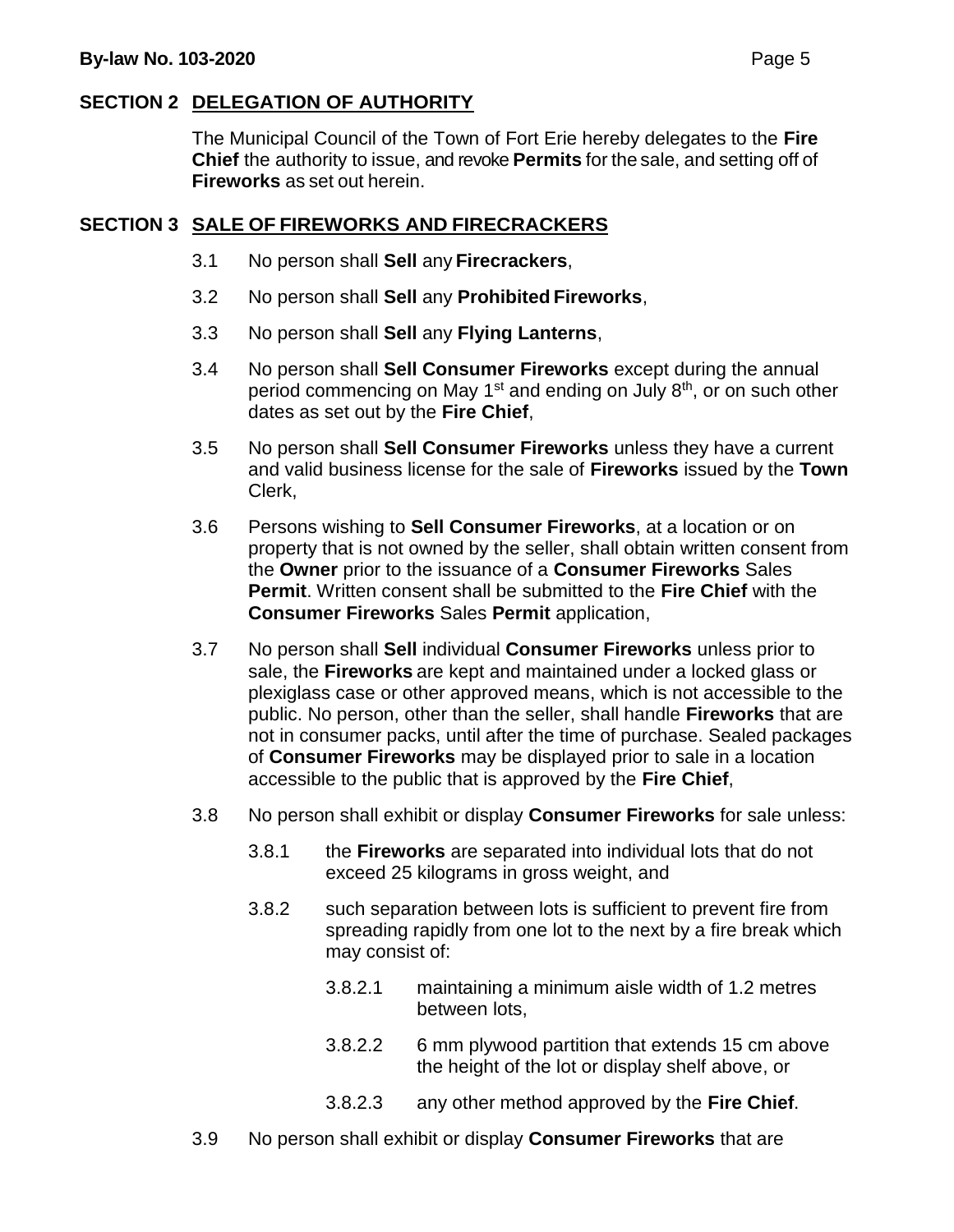exposed to direct sunlight, open flame, excess heat, or within close proximity of accelerants or other sources of ignition,

- 3.10 No person shall exhibit or display **Consumer Fireworks** in **Shop** windows that contain explosive composition. Only mock samples that do not contain explosive composition may be displayed in **Shop** windows,
- 3.11 No person shall smoke or vape within eight (8) metres of any **Consumer Fireworks**,
- 3.12 No person shall **Sell** or display **Consumer Fireworks** inside a building, **Tent**, trailer, or other enclosed location, unless there are a minimum of two (2) unobstructed, clearly identified public exits to ensure that occupants can quickly evacuate in the event of a fire or emergency,
- 3.13 No person shall **Sell** or store **Consumer Fireworks** in a location that is not designated and approved for such use,
- 3.14 No person shall store or transport **Consumer Fireworks** for sale except in conformance with the **Act**,
- 3.15 No person shall **Sell Consumer Fireworks** to any person(s) under the age of 18,
- 3.16 **Tents** used to **Sell** or display **Consumer Fireworks** shall conform to *CAN/ULC S-109*, "Standard Method for Flame Tests of Flame-Resistant Fabrics and Film",
- 3.17 Each location, where **Consumer Fireworks** are offered for sale, shall have at least two (2) portable fire extinguishers having a minimum rating of 3A:10BC, and
- 3.18 No person shall offer for sale, display for sale, or **Sell Consumer Fireworks** in a manner that contravenes the sale of **Consumer Fireworks** regulations.

## **SECTION 4 DISCHARGE OF FIRECRACKERS AND PROHIBITED FIREWORKS**

- 4.1 No person shall **Discharge** any**Firecrackers**,
- 4.2 No person shall **Discharge** any **Prohibited Fireworks**, and
- 4.3 No person shall **Discharge** a **Flying Lantern**.

#### **SECTION 5 DISCHARGE OF CONSUMER FIREWORKS**

- 5.1 No person shall **Discharge Consumer Fireworks** except on the following days:
	- 5.1.1 Victoria Day and Canada Day,
	- 5.1.2 each of the ten (10) days immediately preceding, and the three (3) days immediately following Victoria Day, and Canada Day,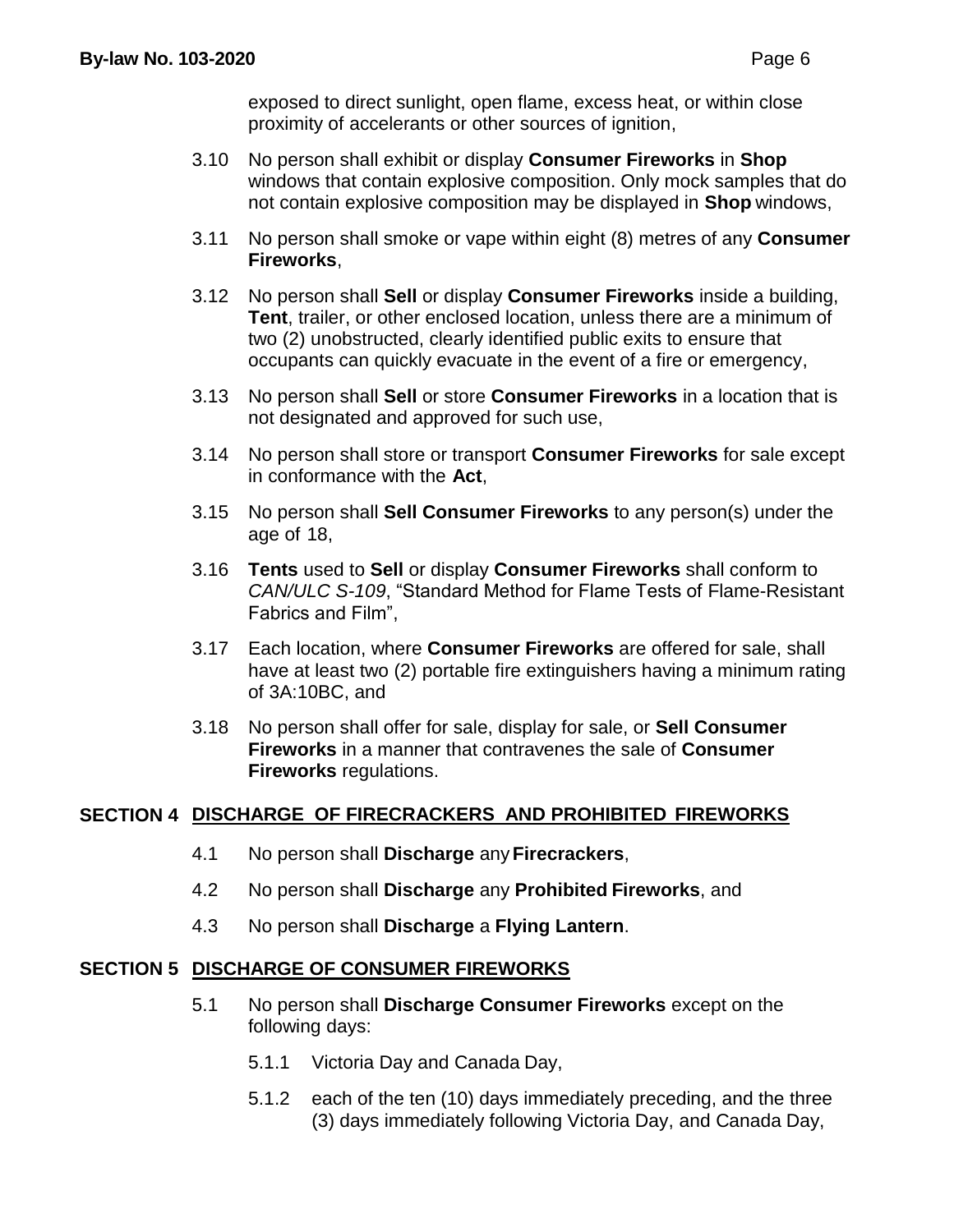- 5.1.3 American Independence Day,
- 5.1.4 each of the three (3) days immediately preceding, and the three (3) days immediately following the American Independence Day,
- 5.1.5 the first day of Eid al-Fitr,
- 5.1.6 Chinese New Year's Day,
- 5.1.7 Labour Day,
- 5.1.8 any celebratory holidays with prior written approval from the **Fire Chief**, and
- 5.1.9 the date(s) authorized in a current, and valid **Permit** issued by the **Fire Chief**.
- 5.2 No person shall **Discharge Consumer Fireworks** on the days specified in Section 5.1, except between 6:00 PM to 11:00 PM,
- 5.3 A person 18 years of age or over may hold a display of **Consumer Fireworks** in accordance with the provisions of this by-law, on any land belonging to him, or her, or on any other privately-owned land, where the **Owner** thereof has given permission in writing for such a display or **Discharge** of **Fireworks**,
- 5.4 No person shall **Discharge** any **Consumer Fireworks** in such a place, or in such a manner as to endanger, injure, harass, frighten, or constitute a nuisance to any person, animal, or property,
- 5.5. No person shall commit, or cause, or allow to be done any unsafe act, or omission at the time, and place for the discharging of any **Consumer Fireworks**,
- 5.6 For the purposes of Section 5.4, the **Discharge** of any **Consumer Fireworks** in or onto any building, doorway, or automobile shall be deemed to create a danger, and to be an unsafe act,
- 5.7 No person shall **Discharge** any **Consumer Fireworks** in or onto any highway, street, land, square, public park, or other public place, except in accordance with a current, and valid **Permit** issued by the **Fire Chief** authorizing sucha display,
- 5.8 No person under the age of eighteen (18) years shall **Discharge** any **Consumer Fireworks** except under the direct supervision of, and control of, a person(s) eighteen (18) years of age or over,
- 5.9 No person being the parent, or guardian of any person under the age of eighteen (18) years shall allow the person to **Discharge** any **Consumer Fireworks**, except when such parent or guardian or some other responsible person of eighteen (18) years of ageor over is in direct supervision and control,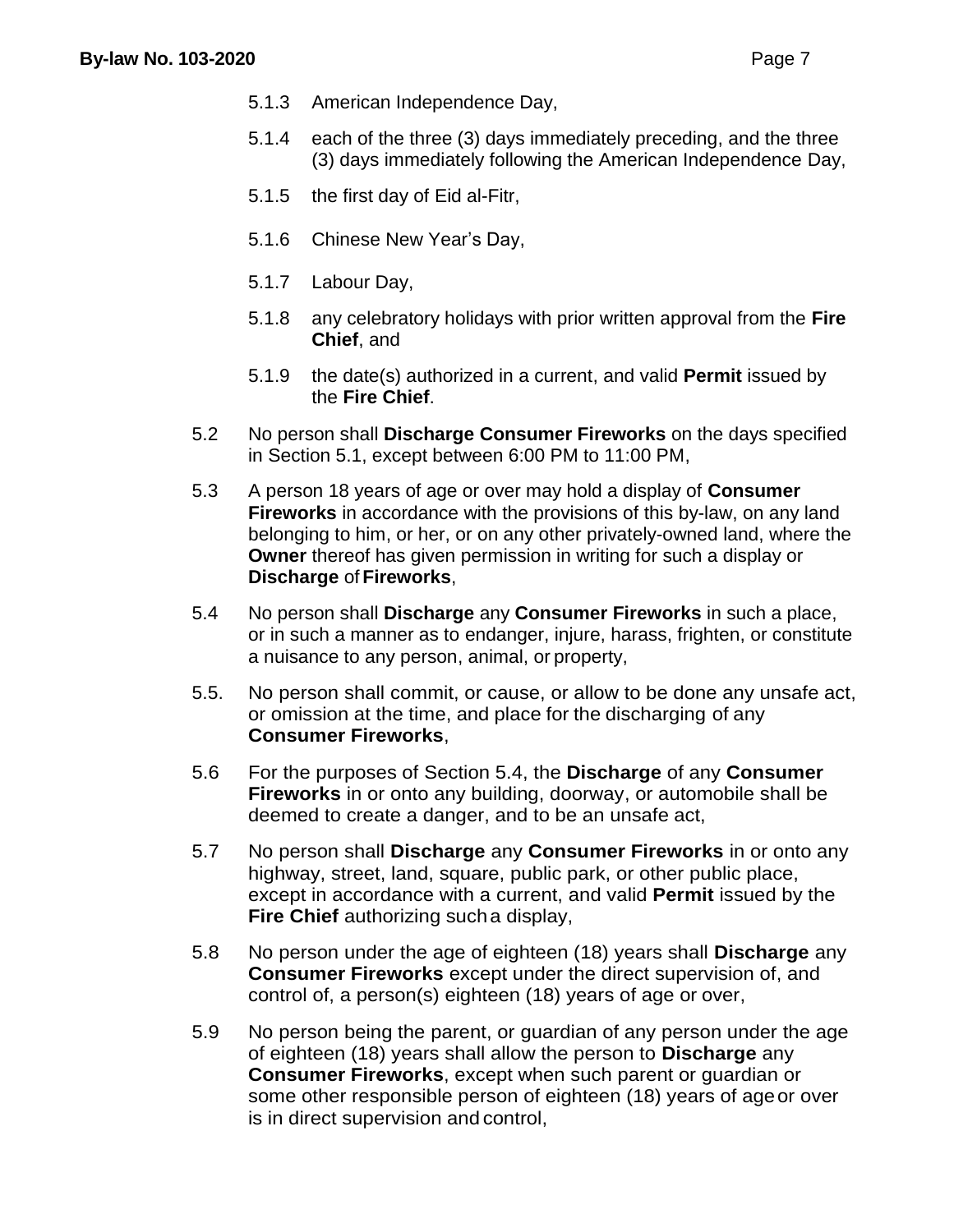5.11 No person or group of persons shall hold a **Fireworks Display** of **Consumer Fireworks** in the **Town**, without first having obtained a **Display Fireworks Permit** issued by the **Fire Chief**.

## **SECTION 6 DISPLAY FIREWORKS**

- 6.1 No person or group of persons shall **Discharge,** or hold a **Fireworks Display** without having first obtained a **Permit** to do so issued by the **Fire Chief**,
- 6.2 No **Permit** holder shall **Discharge Display Fireworks** except in accordance with the conditions of the **Permit**,
- 6.3 No **Permit** holder shall **Discharge** or hold **Display Fireworks** at a date, time, location, or site other than as specified in the**Permit**,
- 6.4 Every application for a **Permit** shall be made to the **Fire Chief** a minimum of 28 days prior to the event when the proposed **Discharge** of **Fireworks** is to occur,
- 6.5 Every application for a **Permit** shall include:

6.5.1 a description of the event including:

- 6.5.1.1 the date, and time of the proposed **Discharge** of **Display Fireworks**,
- 6.5.1.2 the type, kind, and quantity of **Display Fireworks** that may be**Discharged**,
- 6.5.1.3 the **Discharge** techniques to be used,
- 6.5.1.4 the manner, and means of transporting, and storing the **Fireworks** prior to, and after the event, and
- 6.5.1.5 the manner in which unused **Display Fireworks** are to be disposed of.
- 6.5.2 a site plan providing a description of the **Discharge** site to be used forthe discharging of the **DisplayFireworks**,
- 6.5.3 a description of the fire emergency procedures,
- 6.5.4 the manner, and means of prohibiting unauthorized persons access to the **Discharge** site,
- 6.5.5 the name, and address of the applicant and the sponsoring organization, if applicable,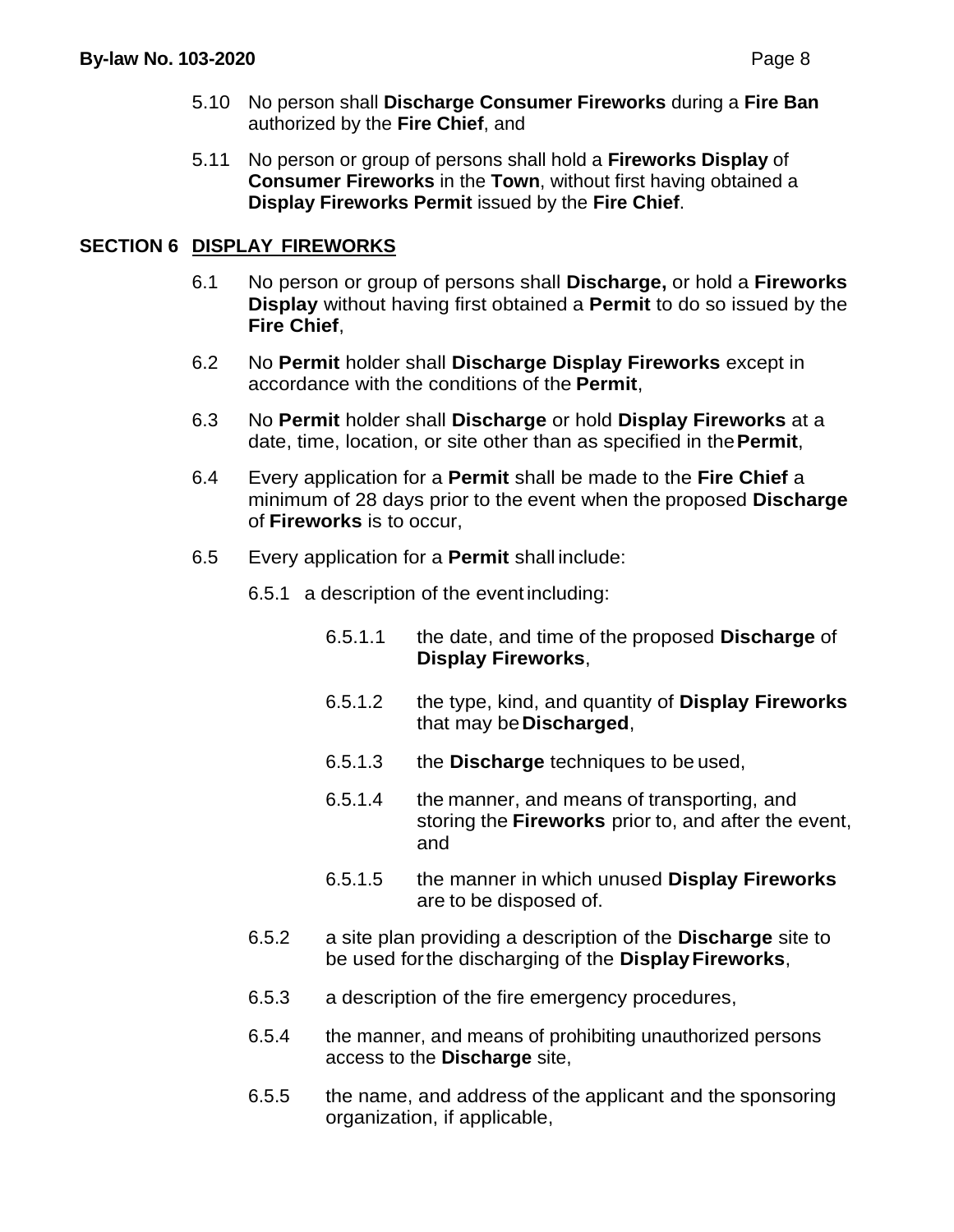- 6.5.6 proof of certification of the applicant as a **Display Supervisor** and any **Display Assistants**,
- 6.5.7 proof of the consent of the **Owner** to the **Discharge** of **Display Fireworks** in writing,
- 6.5.8 the prescribed fee,
- 6.5.9 proof of insurance, and indemnification in accordance with this by-law, and
- 6.5.10 such other information as required by the **Fire Chief**.
- 6.6 An applicant for a **Permit**, subject to the provisions of this by-law, may be entitled to be issued the **Permit**, except where:
	- 6.6.1 the application is incomplete,
	- 6.6.2 the applicant is not a **Display Supervisor**, or
	- 6.6.3 there are reasonable grounds for belief that the holding of the **Display Fireworks** will result in a breach of this by-law, the **FPPA** and the Regulations enacted thereunder or the **Act***.*
- 6.7 The **Permit** holder holding the display of **Display Fireworks** shall ensure that all unused, or partly used **Fireworks,** and all debris are removed,
- 6.8 A site inspection may be required at the discretion of the **Fire Chief**, and the applicant for a private **Display Fireworks Permit** shall pay the prescribed fee for this inspection,
- 6.9 The applicant shall provide, and maintain Commercial General Liability Insurance subject to limits of not less than Five Million Dollars (\$5,000,000.00) inclusive per occurrence for bodily injury, death, and damage to property, including loss of use thereof. Such insurance shall be in the name of the applicant, and shall name the **Town** as an additional insured thereunder. Such insurance shall include permission to conduct displays of **Pyrotechnic Special Effects Fireworks,** or **Display Fireworks**. The **Fire Chief** at their sole discretion may request an increase in the amount of insurance required,
- 6.10 A copy of the Public **Fireworks Display Permit** shall be kept at the site of the display from the time of initial event set up, to the time of event conclusion, and shall be produced upon being so directed by the **Fire Chief**, and
- 6.11 The applicant shall indemnify, and save harmless the **Town** from any, and all claims, demands, causes of action, loss costs, or damages that the **Town** may suffer, incur, or be liable for, resulting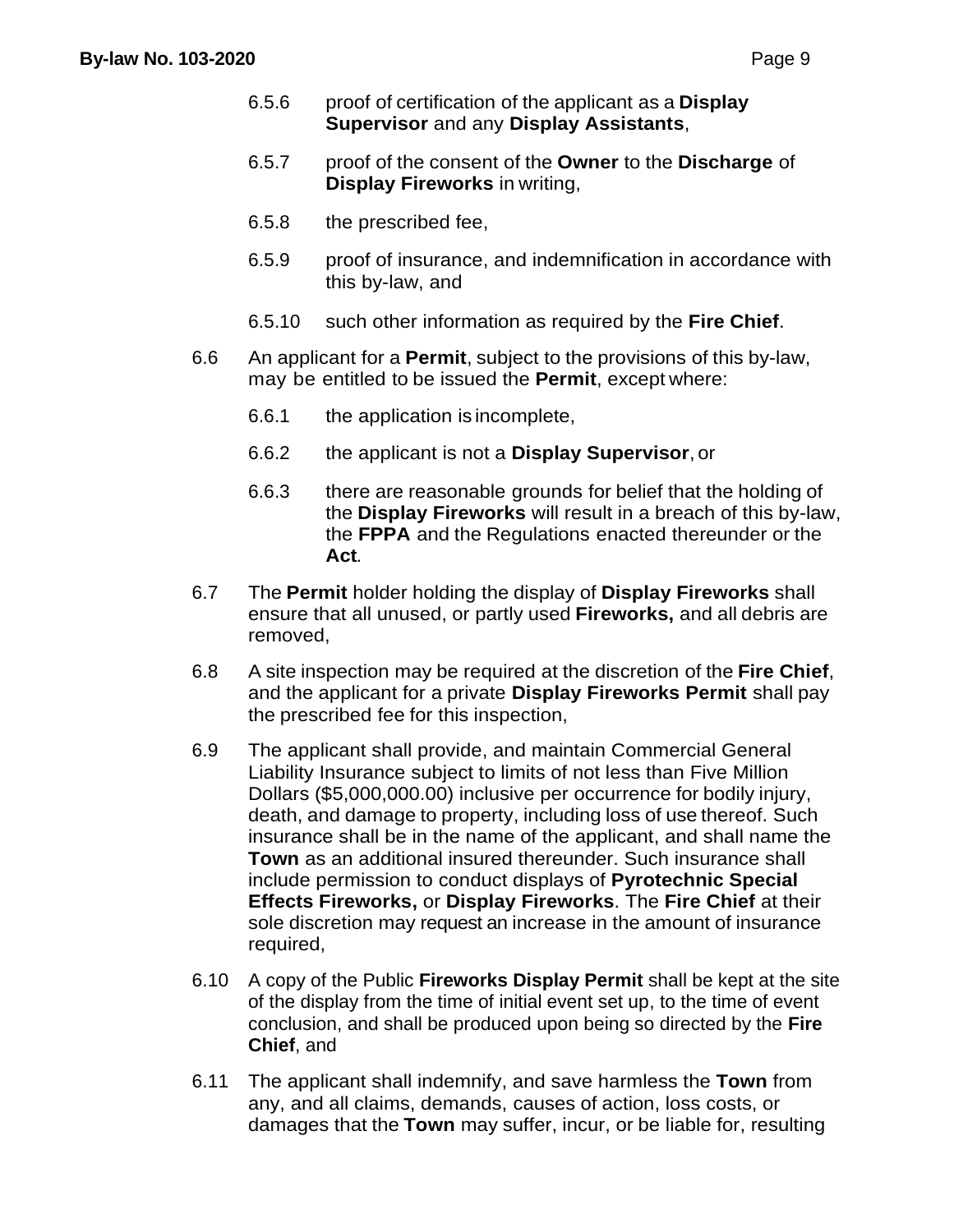from the performance of the applicant as set out in the by-law whether with, or without negligence on the part of the applicant, the applicant's employees, directors, contractors, andagents.

#### **SECTION 7 CONDITIONS APPLYING TODISPLAY FIREWORKS PERMITS**

- 7.1 Each **Permit** shall state the name of the sponsoring club, association or group, the purpose of the display, the place and date at which the same may be held, and the name of the person under whose supervision the display shall beheld,
- 7.2 The following conditions shall apply to holding **Display Fireworks** under a **Permit** issued under thisby-law:
	- 7.2.1. The **Permit** is valid only for the display at the place and on the date, or dates set forthin the **Permit**,
	- 7.2.2 the **Permit** holder shall provide direct, immediate, and physical supervision of the display of **Display Fireworks**,
	- 7.2.3 the **Permit** holder shall **Discharge** the **DisplayFireworks**,
	- 7.2.4 every **Permit** holder shall provide, and maintain fully operational, fire extinguishing equipment, including a pail of water, and either a 2A10BC rated fire extinguisher (5 lb. Dry Chemical), or charged garden house, ready for immediate use, and be present at all times, and for a reasonable period thereafter, at the location or site specified in the **Permit**, and
	- 7.2.5 the **Permit** holder shall comply at all times with the provisions of the **Act***,* the **FPPA** and the Regulations enacted thereunder, and the **Display Fireworks** Manual published by Natural Resources Canada, or any successor publication.
- 7.3 The **Permit** holder holding the display of **Display Fireworks** shall ensure that all unused, or partly used **Fireworks,** and all debris are removed, and
- 7.4 Where the **Act** requires that there be a Fire Department apparatus, and crew on location, the **Permit** holder shall pay the prescribed fee for this standby duty, and supervision.

#### **SECTION 8 PYROTECHNIC SPECIAL EFFECTS FIREWORKS**

- 8.1 No person or group of persons shall hold a display of **Pyrotechnic Special Effects Fireworks** in the **Town** without having first obtained a **Permit** to do so issued by the **Fire Chief**,
- 8.2 No **Permit** holder shall **Discharge Pyrotechnic Special Effects Fireworks** except in accordance with the conditions of the**Permit**,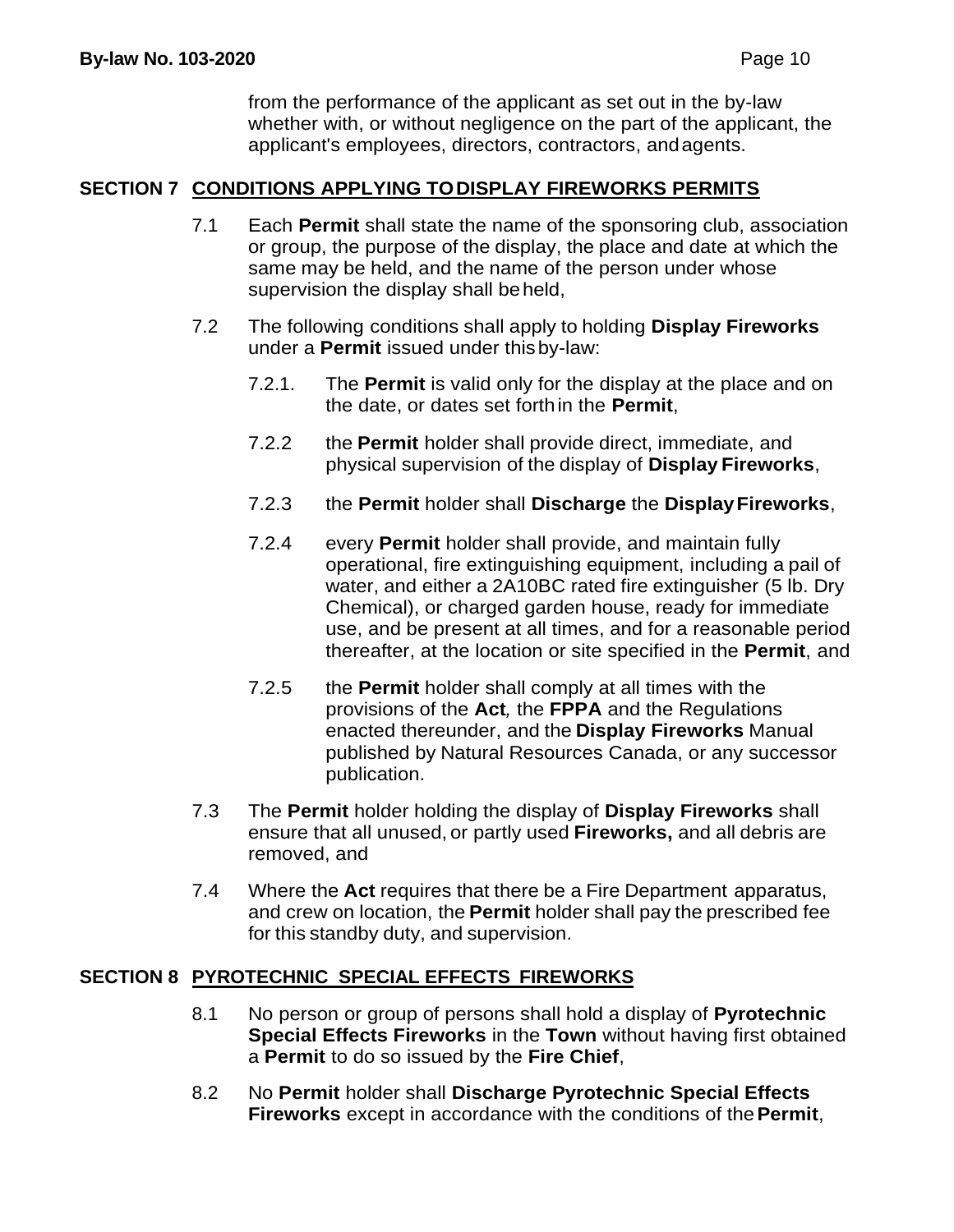- 8.3 Every holder of a **Display Fireworks,** or **Pyrotechnic Special Effect Fireworks Permit** shall produce his or her **Permit** upon being so directed by the **Fire Chief**,
- 8.4 Every application for a **Permit** shall be made to the **Fire Chief** a minimum of 28 days prior to the event when the proposed **Discharge** of **Pyrotechnic Special Effects Fireworks** is to occur,
- 8.5 Every application for a **Permit** shall include:
	- 8.5.1 a description of the event including,
		- 8.5.1.1 a site plan of the facility, and room capacity, the stage, and the **Pyrotechnic Special Effect Fireworks** storage area,
		- 8.5.1.2 a list of all **Pyrotechnic Special Effect Fireworks** to be used,
		- 8.5.1.3 location of all **Pyrotechnic Special Effect Fireworks**,
		- 8.5.1.4 height, range of effect fallout, and duration of the display of **Pyrotechnic Special Effects Fireworks**,
		- 8.5.1.5 sequence of firing,
		- 8.5.1.6 location of audience, and all exits, and
		- 8.5.1.7 date, and time of the proposed event using **Pyrotechnic Special Effects Fireworks**.
	- 8.5.2 description of fire emergency procedures,
	- 8.5.3 name, and address of the applicant, and the sponsoring business, or organization, if applicable,
	- 8.5.4 proof of certification of the applicant as a**Pyrotechnician**,
	- 8.5.5 proof of insurance, and indemnification in accordance with thisby-law,
	- 8.5.6 proof of consent of the **Owner** to the **Discharge** of **Pyrotechnic Special Effect Fireworks** in writing if the applicant is not the **Owner**,
	- 8.5.7 the prescribed fee, and
	- 8.5.8 such other information as required by the **Fire Chief**.
- 8.6 An applicant for a **Permit**, subject to the provisions of this by-law, may be entitled to be issued the **Permit**, except where:
	- 8.6.1 the application is incomplete,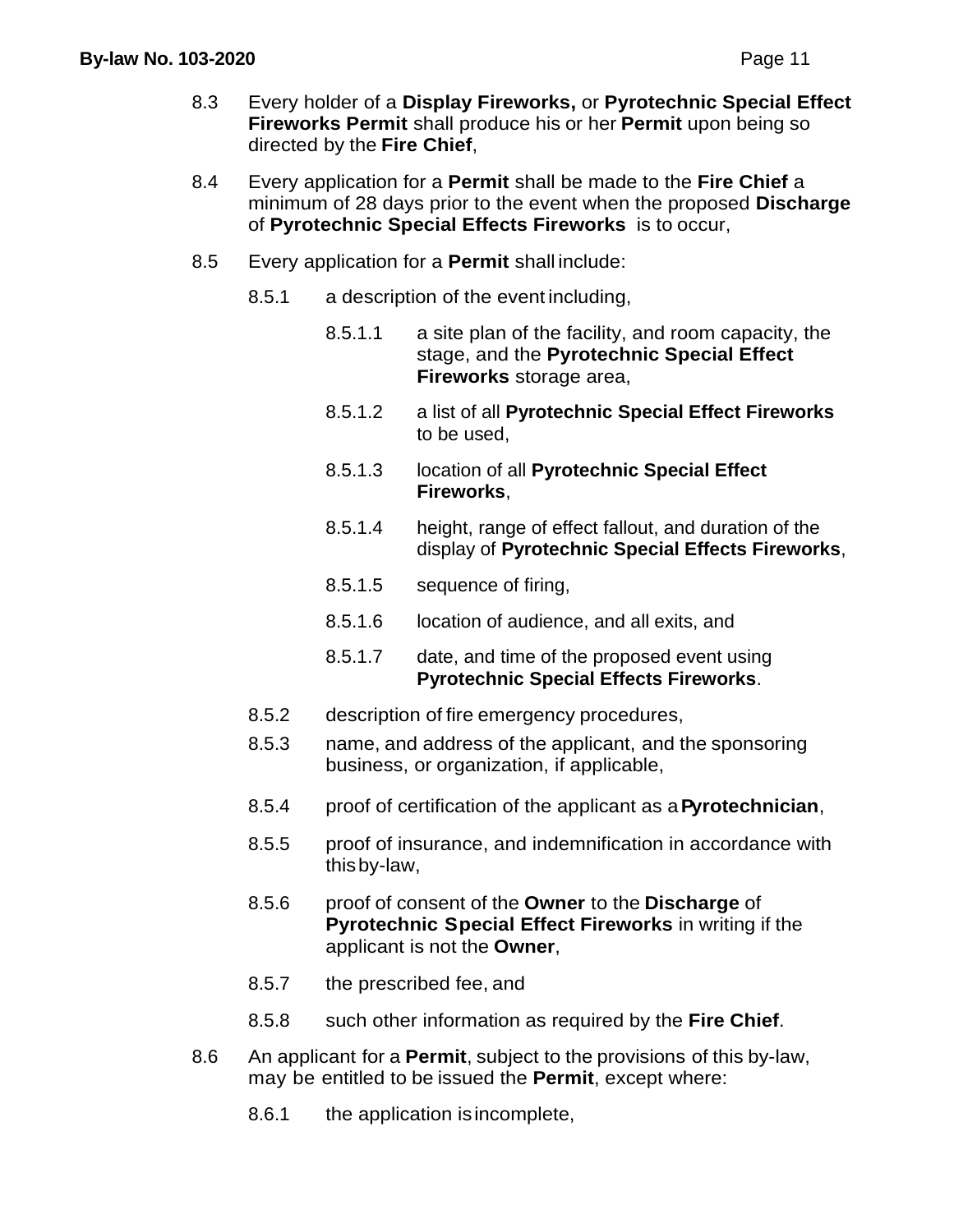- 8.6.2 the applicant is not a **Pyrotechnician** under the **Act***,*or
- 8.6.3 there are reasonable grounds for belief that the holding of the **Pyrotechnic Special Effects Fireworks** will result in a breach of this by-law, the **FPPA,** and the Regulations enacted thereunder or the **Act***.*
- 8.7 The applicant shall provide, and maintain Commercial General Liability insurance subject to limits of not less than Five Million Dollars (\$5,000,000.00), inclusive per occurrence for bodily injury, death, and damage to property including loss of use thereof. Such insurance shall be in the name of the applicant, and shall name the **Town** as an additional insured thereunder. Such insurance shall include permission to conduct displays of **Pyrotechnic Special Effects Fireworks** or **Display Fireworks**. The **Fire Chief** at their sole discretion may request an increase in the amount of insurance required, and
- 8.8 The applicant shall indemnify and save harmless the **Town** from any and all claims, demands, causes of action, loss costs, or damages that the **Town** may suffer, incur, or be liable for, resulting from the performance of the applicant as set out in the by-law whether with, or without negligence on the part of the applicant, the applicant's employees, directors, contractors, andagents.

## **SECTION 9 CONDITIONS APPLYING TO PYROTECHNIC SPECIAL EFFECTS FIREWORKS PERMITS**

- 9.1 Each **Permit** shall state the name of the sponsoring business, club, association, orgroup, the purpose of the display, the place, and date at which the display may be held, and the name of the **Pyrotechnician** under whose supervision the same shall beheld,
- 9.2 The following conditions shall apply to the holding of a display of **Pyrotechnic Special Effect Fireworks** under a **Permit** issued under this by-law:
	- 9.2.1 the **Permit** is valid only for the display at the place, and on the date, or dates set forth in the **Permit**,
	- 9.2.2 the **Permit** holder shall supervise the display of **Pyrotechnic Special Effect Fireworks**,
	- 9.2.3 the **Permit** holder shall **Discharge** the **Pyrotechnic Special Effects Fireworks**, and
	- 9.2.4 the **Permit** holder shall provide and maintain fully operational fire extinguishing equipment ready for immediate use.
- 9.3 The **Permit** holder shall comply at all times with the requirements of the **Act**, the **FPPA,** and the Regulations, and the Pyrotechnics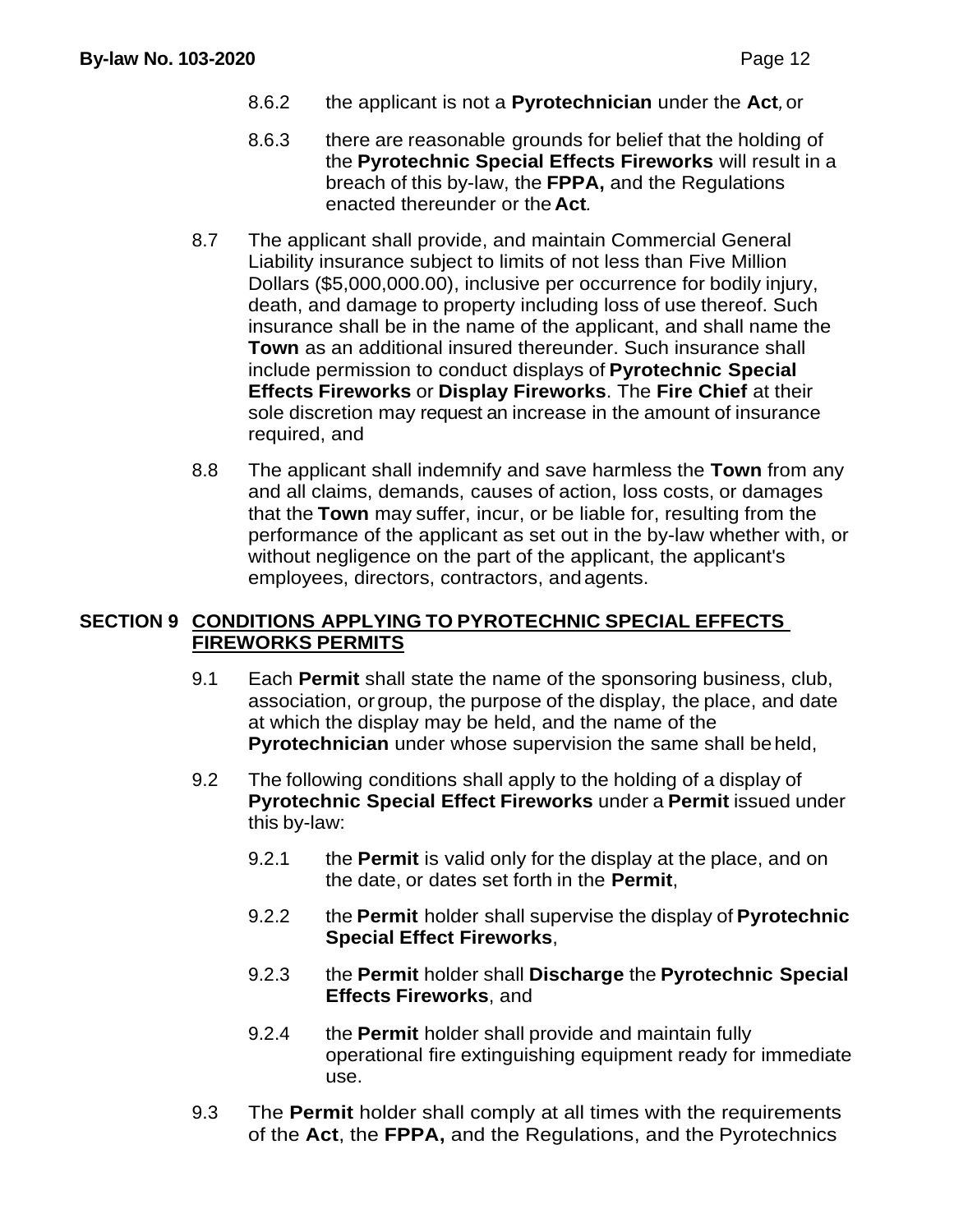Special Effects Manual published by Natural Resources Canada, or any successor publication, and

9.4 The **Permit** holder holding the **Pyrotechnic Special Effects Fireworks** shall ensure that all unused **Fireworks,** and all debris are removed.

#### **SECTION 10 GENERAL**

10.1 No provisions of this by-law shall obligate the **Town** to authorize the issuance of a **Permit**.

#### **SECTION 11 OFFENCES AND PENALTIES**

- 11.1 Every person who contravenes any provision of this by-law is guilty of an offence, and is liable upon conviction to a fine pursuant to the provisions of the *Provincial Offences Act, R.S.O., 1990, Chapter P 33*, as amended from time to time, or any replacement legislation,
- 11.2 Any **Owner** who contravenes this by-law may have the costs associated with the Fire Department response to the contravention, as established by Fees & Charges By-Law No. 40-09, as amended, in effect at the time of the attendance by the Fire Department, added to the property taxes for the property regardless of whether the **Fireworks** were **Discharged** with the permission, or knowledge of the **Owner,** or by **Permit**, and same shall be collected in the same manner as taxes in accordance with *Section 446 of the Municipal Act, 2001, S.O. 2001, c. 25, as amended*,
- 11.3 Any member of the Fort Erie Fire Department may enter onto property in the course of their duty at any time, without prior notice, for the purpose of carrying out an inspection to determine whether the provisions of this by-law have been complied with,
- 11.4 No person shall hinder or obstruct, or attempt to hinder or obstruct, a member of the Fort Erie Fire Department who is performing a duty which is authorized under this by-law, and
- 11.5 No person shall knowingly furnish false, or misleading information to the **Town,** or the Fire Department with respect to this by-law.

#### **SECTION 12SHORT TITLE**

12.1 This by-law may be referred to as the "Fireworks By-law".

#### **SECTION 13ENACTMENT**

13.1 Severability

If any section or sections of this by-law or parts thereof shall be found by any court to be illegal, or beyond the power of municipal council of the **Town** to enact, such section, or sections, or parts thereof, shall be deemed to be severable, and all other sections, or parts of this by-law